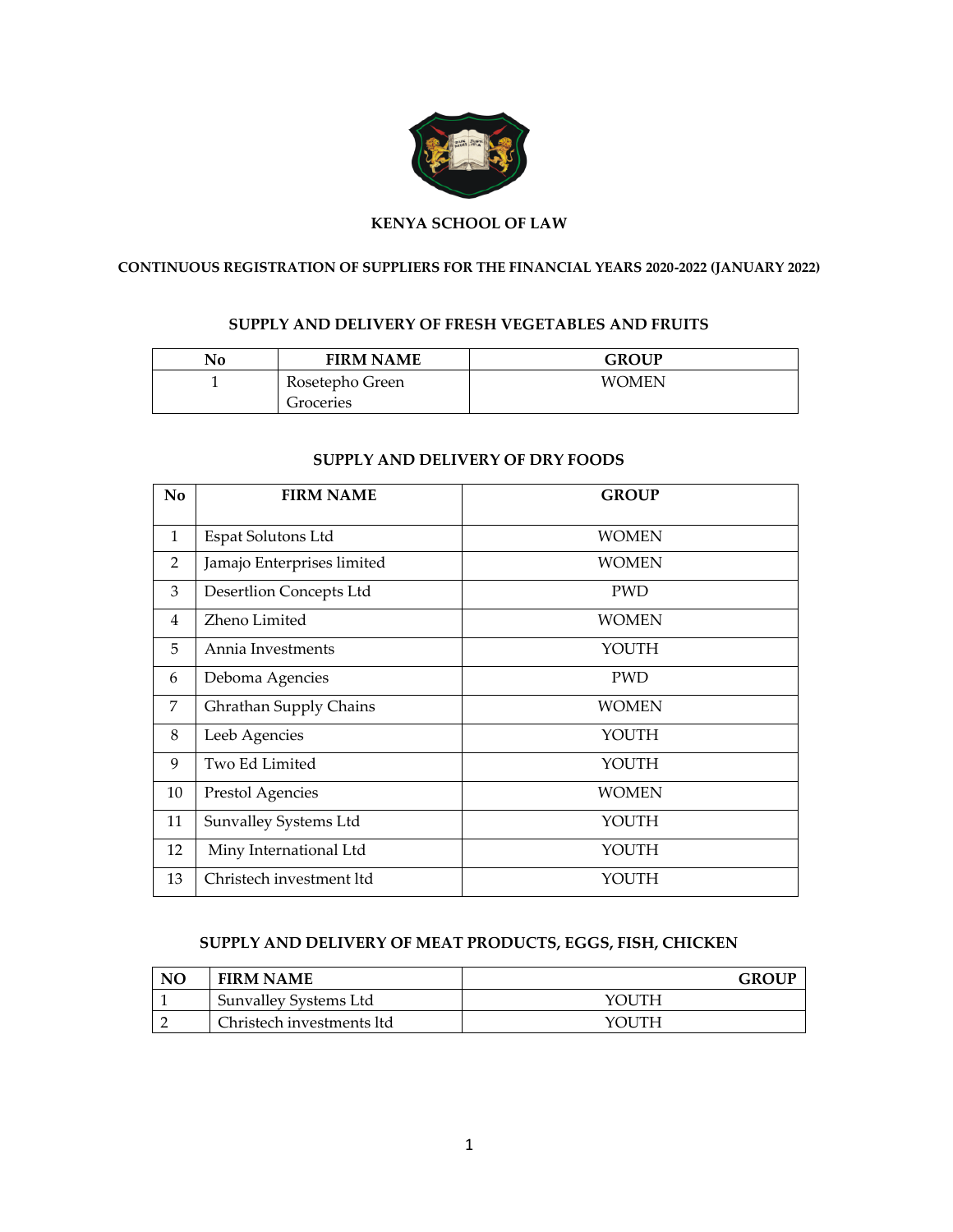#### **SUPPLY AND DELIVERY OF SOFT DRINKS (BOTTLED WATER)**

| NO | <b>FIRM NAME</b>      | <b>GROUP</b> |
|----|-----------------------|--------------|
|    | Systotech Company Ltd | <b>PEN</b>   |

# **SUPPLY AND DELIVERY OF HOSPITALITY EQUIPMENTS (cutlery, crockery and kitchen appliances)**

| N <sub>o</sub> | <b>FIRM NAME</b>                  | <b>GROUP</b> |
|----------------|-----------------------------------|--------------|
|                | <b>Carillion Consultants</b>      | WOMEN        |
| $\mathcal{P}$  | Trelisa Holdings Ltd              | YOUTH        |
| 3              | Seamless Construction Company Ltd | YOUTH        |
| 4              | Systotech Company Ltd             | <b>OPEN</b>  |
| 5              | <b>Pink Dove Traders</b>          | <b>WOMEN</b> |
| 6              | Game Viewers Adventures Limited   | <b>OPEN</b>  |

# **SUPPLY OF PHOTOCOPIER, PRINTERS, PROJECTIONS AND RELATED ICT EQUIPMENTS**

| N <sub>O</sub> | <b>FIRM NAME</b>             | <b>GROUP</b> |
|----------------|------------------------------|--------------|
| 1              | Oceantech Solutions Limited  | <b>OPEN</b>  |
| $\overline{2}$ | Bantai Investments Ltd       | <b>OPEN</b>  |
| 3              | Compton Limited              | <b>OPEN</b>  |
| 4              | Eagle and Sparrow Ltd        | <b>OPEN</b>  |
| 5              | Brickhouse International Ltd | <b>OPEN</b>  |
| 6              | Claj General Supplies        | <b>OPEN</b>  |
| 7              | Posh IT limited              | <b>OPEN</b>  |
| 8              | De. MwatiEnterprises         | <b>OPEN</b>  |
| 9              | Secure Info Limited          | <b>OPEN</b>  |
| 10             | Tandie Enterprises Ltd       | <b>OPEN</b>  |
| 11             | Kembess Enterprises Ltd      | <b>OPEN</b>  |
| 12             | Perfection point ltd         | 0PEN         |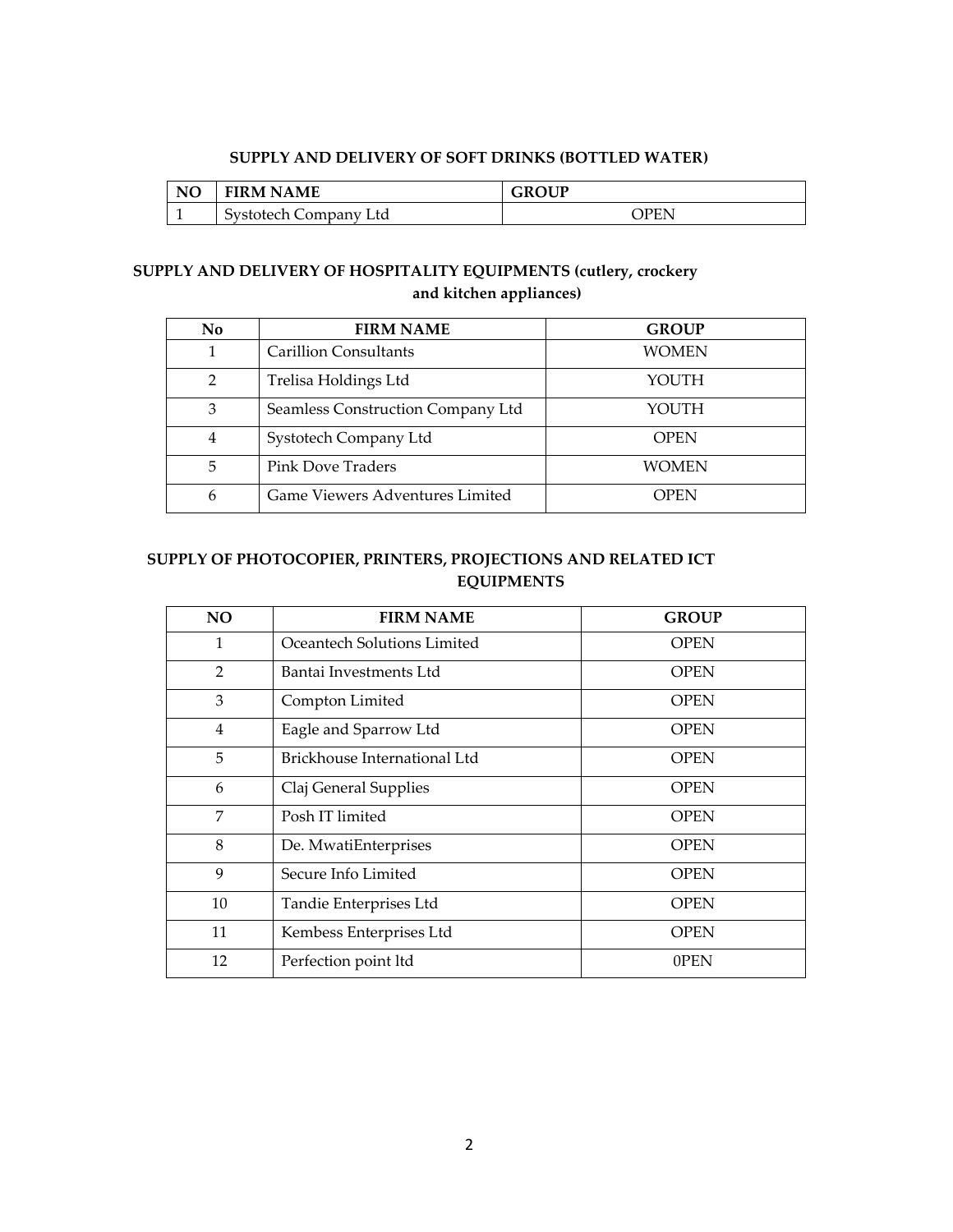| <b>NO</b> | <b>FIRM NAME</b>          | <b>GROUP</b> |
|-----------|---------------------------|--------------|
| 1         | Harnssen Group Limited    | <b>OPEN</b>  |
| 2         | Oceantech solutions ltd   | <b>OPEN</b>  |
| 3         | Elnasa east africa ltd    | <b>OPEN</b>  |
| 4         | Decision labs ltd         | <b>OPEN</b>  |
| 5         | Trippier investments ltd  | <b>OPEN</b>  |
| 6         | Dunecom technologies ltd  | <b>OPEN</b>  |
| 7         | De-mwati enterprises ltd  | <b>OPEN</b>  |
| 8         | Posh IT limited           | <b>OPEN</b>  |
| 9         | Kembess Enterprises       | <b>OPEN</b>  |
| 10        | Tandie enterprise limited | <b>OPEN</b>  |
| 11        | Secure info limited       | <b>OPEN</b>  |
| 12        | Humaira ventures ltd      | OPEN         |
| 13        | Fgee technology limited   | OPEN         |

## **MAINTEINANCE OF ICT EQUIPMENTS AND ACCESSORIES**

# **SUPPLY AND DELIVERY OF MOTOR VEHICLE TYRES AND BATTERIES**

| NO | <b>FIRM NAME</b> | <b>GROUP</b> |
|----|------------------|--------------|
|    | Deslin limited   | <b>PEN</b>   |

### **SUPPLY AND DELIVERY OF HARDWARE, PLUMBING/BUILDIING MATERIALS**

| N <sub>O</sub> | <b>FIRM NAME</b>             | <b>GROUP</b> |
|----------------|------------------------------|--------------|
|                | Eagle & sparrow ltd          | <b>OPEN</b>  |
| $\mathfrak{p}$ | Levisa limited               | <b>OPEN</b>  |
| 3              | Pinkdove traders             | <b>OPEN</b>  |
| $\overline{4}$ | Game Viewers Adventures Ltd  | <b>OPEN</b>  |
| 5              | Syostotech company ltd       | <b>OPEN</b>  |
| 6              | Pinnacore Kenya Limited      | <b>OPEN</b>  |
| 7              | Ayoro river construction ltd | <b>OPEN</b>  |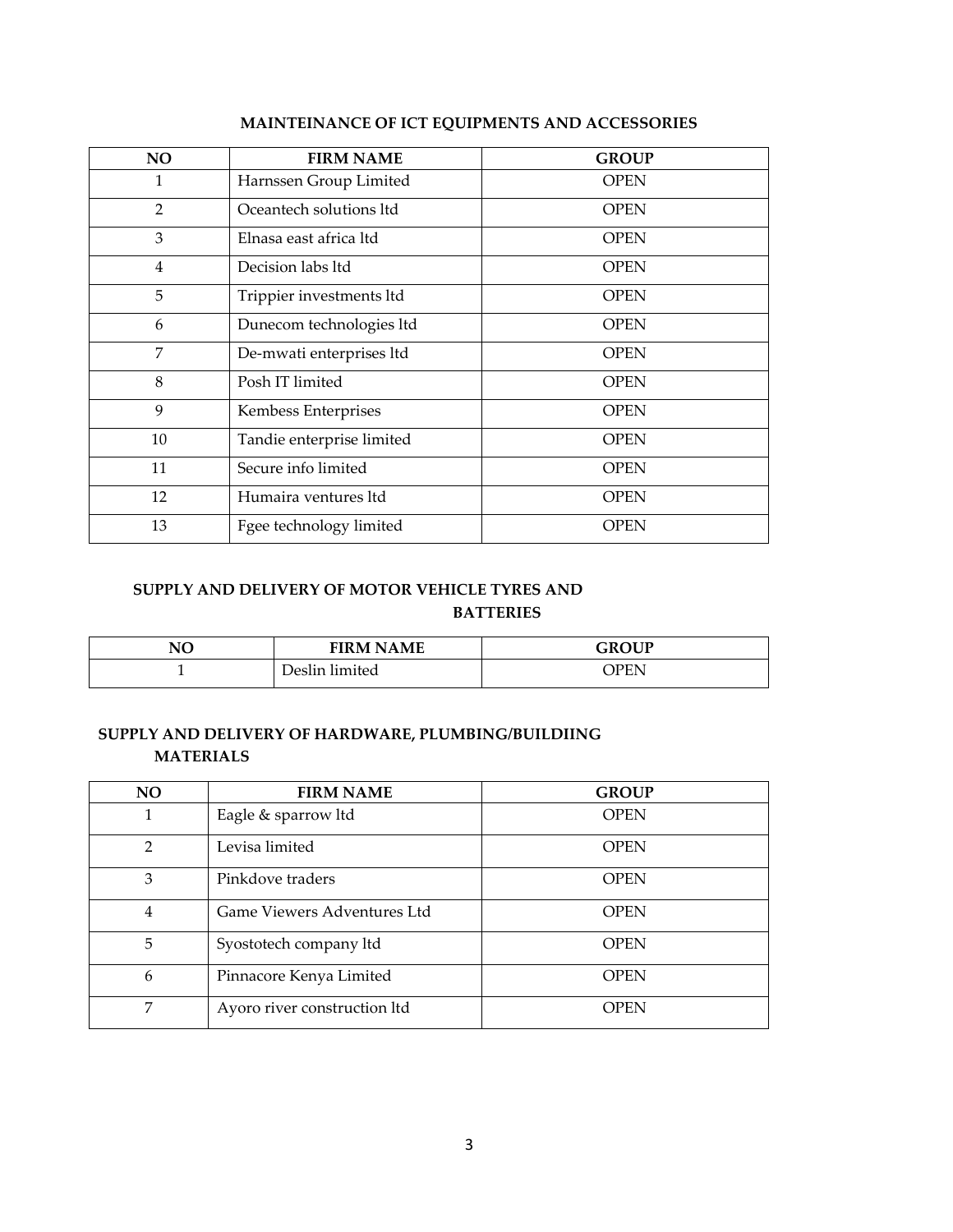| <b>NO</b>      | <b>FIRM NAME</b>             | <b>GROUP</b> |
|----------------|------------------------------|--------------|
| 1              | Agroseline agencies          | <b>OPEN</b>  |
| $\overline{2}$ | <b>Big Q Traders</b>         | <b>OPEN</b>  |
| 3              | Sokens investments           | <b>OPEN</b>  |
| 4              | Deboma agencies              | <b>OPEN</b>  |
| 5              | Abish investments            | <b>OPEN</b>  |
| 6              | Systotech company limited    | <b>OPEN</b>  |
| 7              | Sunvalley systems            | <b>OPEN</b>  |
| 8              | Game Viewers Adventures Ltd  | <b>OPEN</b>  |
| 9              | Ayoro river construction ltd | <b>OPEN</b>  |
| 10             | Pinnacore Kenya Limited      | <b>OPEN</b>  |

### **SUPPLY AND DELIVERY OF ELECTRICAL ITEMS AND FITTINGS**

### **SUPPLY AND DELIVERY OF OFFICE AND STUDENT FURNITURE**

| <b>NO</b>      | <b>FIRM NAME</b>         | <b>GROUP</b> |
|----------------|--------------------------|--------------|
|                | Karismbu ventures        | <b>OPEN</b>  |
| $\mathfrak{D}$ | Agroseline agencies      | <b>OPEN</b>  |
| 3              | Evapis investments       | <b>OPEN</b>  |
| 4              | Bantai investments       | <b>OPEN</b>  |
| 5              | Peponi general merchants | <b>OPEN</b>  |
| 6              | Mbirwe systems           | <b>OPEN</b>  |
| 7              | Asubis limited           | <b>OPEN</b>  |
| 8              | Pinnacore kenya Limited  | OPEN         |

### **PRINTING AND PUBLICATION OF NEWSLETTERS, BRONCHURES AND EXAM BOOKLETS**

| <b>NO</b>      | <b>FIRM NAME</b>          | <b>GROUP</b> |
|----------------|---------------------------|--------------|
|                | Systotech Company Ltd     | WOMEN        |
| $\mathfrak{D}$ | New Chimlin Investment    | WOMEN        |
| 3              | Jamajo Enterprises Ltd    | WOMEN        |
| $\overline{4}$ | <b>Feater Enterprises</b> | <b>WOMEN</b> |
| 5              | Ustawi Kenya Limited      | <b>WOMEN</b> |
| 6              | Els Designs               | WOMEN        |
| 7              | Zheno Limited             | WOMEN        |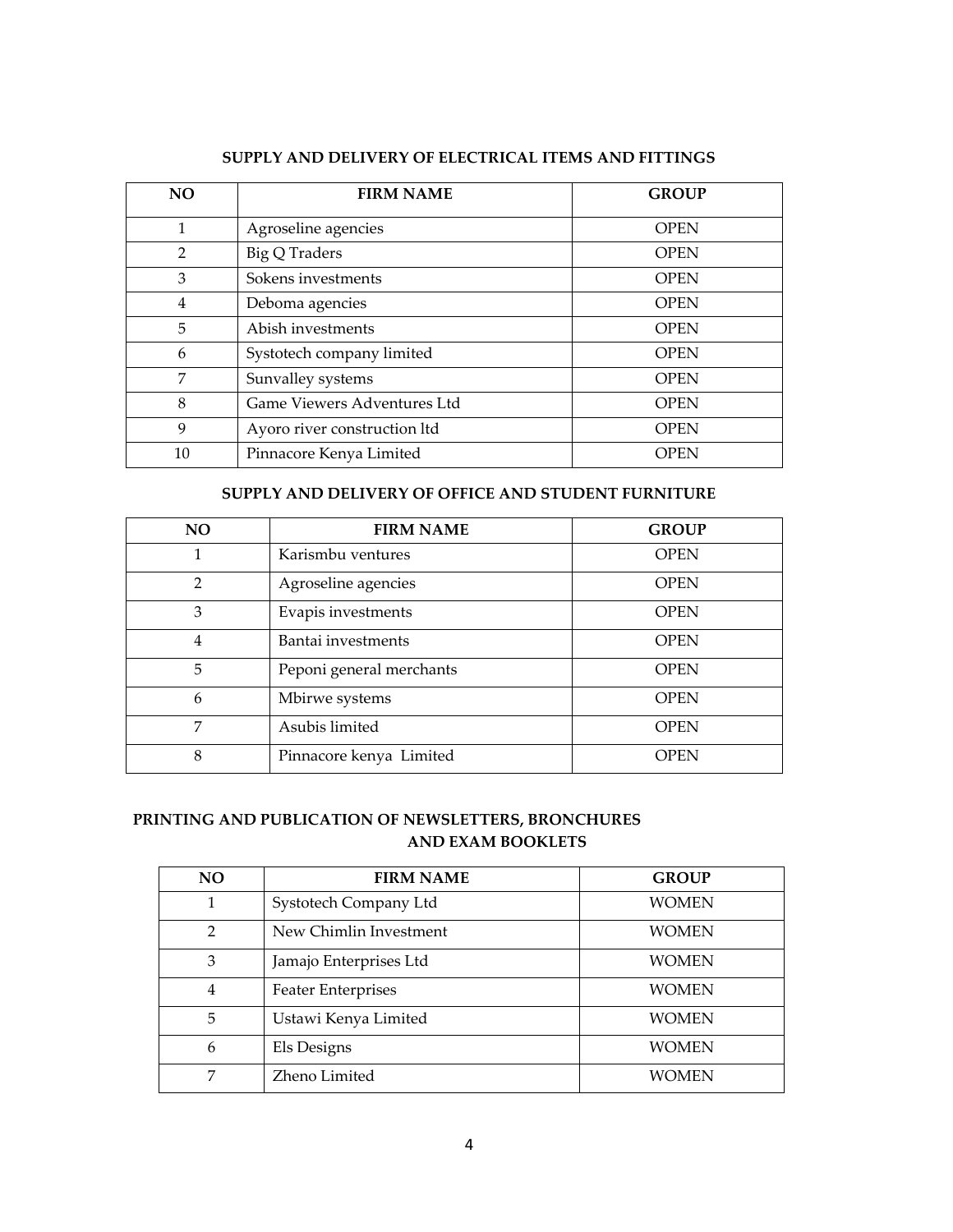| 8  | Brickhouse International Ltd | WOMEN      |
|----|------------------------------|------------|
| 9  | Columbus Printing Industries | WOMEN      |
| 10 | Tatula Oneclick Services Ltd | WOMEN      |
| 11 | Cloud Level Ltd              | WOMEN      |
| 12 | Pinnacore Kenya Limited      | WOMEN      |
| 13 | City deep Kenya Limited      | <b>PWD</b> |
| 14 | Kluger Traders Limited       | YOUTH      |

# **OFFICE STATIONERY AND COMPUTER CONSUMABLES**

| NO             | <b>FIRM NAME</b>                | <b>GROUP</b> |
|----------------|---------------------------------|--------------|
| $\mathbf{1}$   | Epitome Supply Ltd              | YOUTH        |
| $\overline{2}$ | Grabbo Ventures                 | <b>WOMEN</b> |
| 3              | Jannvic Enterprises             | YOUTH        |
| $\overline{4}$ | Bogosa Limited                  | <b>PWD</b>   |
| 5              | Gavinila Holdings Ltd           | <b>WOMEN</b> |
| 6              | Annia investments               | YOUTH        |
| 7              | <b>Prestol Agencies</b>         | <b>WOMEN</b> |
| 8              | Deboma Agencies                 | <b>PWD</b>   |
| 9              | Oceantech Solutions             | <b>PWD</b>   |
| 10             | Lariox Gen Supplies             | <b>WOMEN</b> |
| 11             | <b>Tatula Oneclick Servcise</b> | YOUTH        |
| 12             | Jadilachi Enterprises           | YOUTH        |
| 13             | Kenya Toner                     | <b>WOMEN</b> |
| 14             | Progressive Supplies Limited    | <b>WOMEN</b> |
| 15             | <b>Techload Limited</b>         | <b>WOMEN</b> |
| 16             | <b>Trudax Dominion Limited</b>  | YOUTH        |
| 17             | Novy Enterprises                | YOUTH        |
| 18             | Uniplaxy Enterprises            | <b>WOMEN</b> |
| 19             | Opendata Limited                | <b>WOMEN</b> |
| 20             | Cloud Level Ltd                 | <b>WOMEN</b> |
| 21             | Citydeep Kenya Ltd              | <b>PWD</b>   |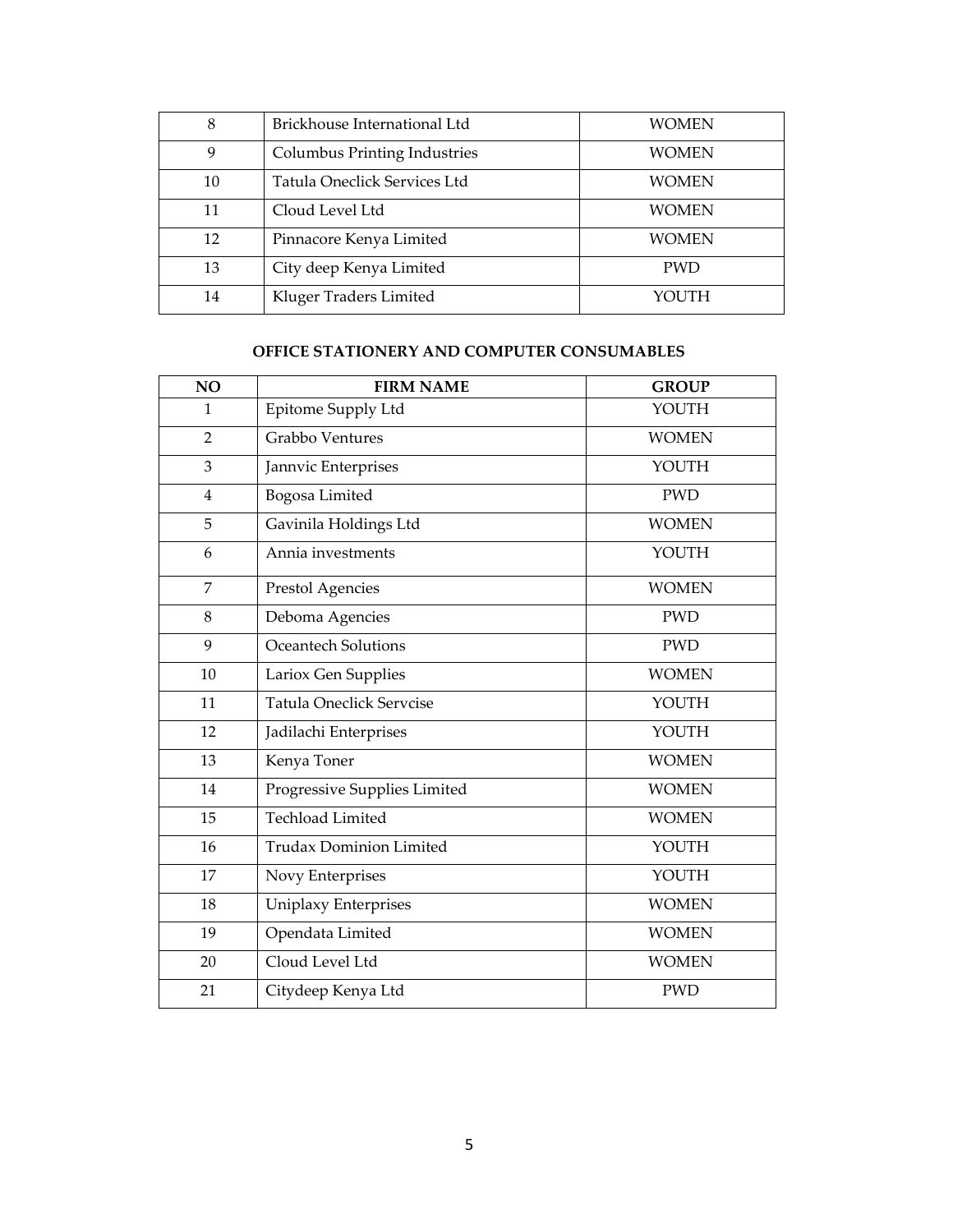### **SUPPLY AND DELIVERY OF AIRTIME**

| NO | <b>FIRM NAME</b>             | GROUP |
|----|------------------------------|-------|
|    | Group Ltd<br>Kusisa <i>I</i> | PWL   |

# **SUPPLY OF STAFF UNIFORM, CURTAINS, PROCTECTIVE CLOTHING, FOOTWEAR**

| <b>NO</b> | <b>FIRM NAME</b>             | <b>GROUP</b> |
|-----------|------------------------------|--------------|
| 1         | Kimaget Logistics            | <b>WOMEN</b> |
| 2         | <b>Espat Solutions</b>       | <b>WOMEN</b> |
| 3         | Tatula Oneclick              | YOUTH        |
| 4         | Zheno Limited                | <b>WOMEN</b> |
| 5         | Mintmore Enterprise          | <b>WOMEN</b> |
| 6         | Shark Garment & Apparel Ltd  | YOUTH        |
| 7         | Trelisa Holdings             | YOUTH        |
| 8         | <b>Carillion Consultants</b> | <b>WOMEN</b> |
| 9         | Annia Investments            | <b>WOMEN</b> |
| 10        | Prestol Agencies             | <b>WOMEN</b> |
| 11        | Drawboard Limited            | <b>WOMEN</b> |
| 12        | Swift Skybird Africa         | <b>WOMEN</b> |
| 13        | Systotech Company Ltd        | <b>WOMEN</b> |
| 14        | Cloud Level Ltd              | <b>WOMEN</b> |

#### **SUPPLY AND DELIVERY OF TONERS AND CARTRIDGES**

| NO             | <b>FIRM NAME</b>             | <b>GROUP</b> |
|----------------|------------------------------|--------------|
| 1              | Jannvic Enterprises          | YOUTH        |
| 2              | <b>Feater Enterprises</b>    | <b>WOMEN</b> |
| 3              | Chariken Office Express      | YOUTH        |
| $\overline{4}$ | Desertlion Concepts Ltd      | <b>PWD</b>   |
| 5              | Gavinila Holdings Ltd        | <b>WOMEN</b> |
| 6              | Grabbo Ventures Ltd          | <b>WOMEN</b> |
| 7              | Tatula Oneclick Services Ltd | YOUTH        |
| 8              | <b>Techload Limited</b>      | <b>WOMEN</b> |
| 9              | Progressive Supplies Ltd     | <b>WOMEN</b> |
| 10             | Sunvalley Systems Ltd        | YOUTH        |
| 11             | Opendata Limited             | <b>WOMEN</b> |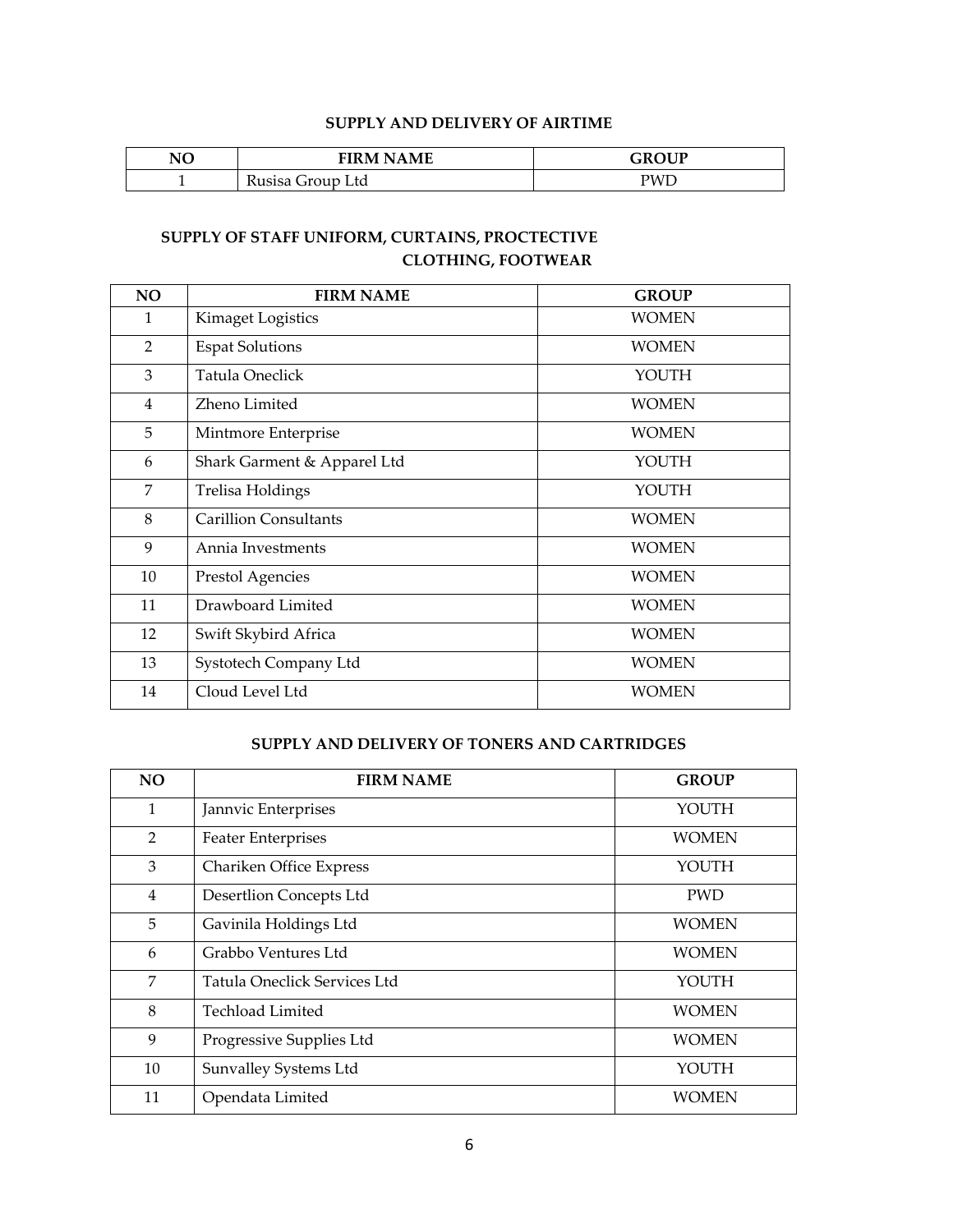| ┸ | $\mathbf{r}$<br>Limited<br>Pinnacore Kenya L | $- - - -$<br>M<br>1 N A |
|---|----------------------------------------------|-------------------------|
|   |                                              |                         |

# **SUPPLY OF AND DELIVERY OF CLEANING MATERIALS, DETERGENTS, DISINFECTANTS**

| NO             | <b>FIRM NAME</b>                 | <b>GROUP</b> |
|----------------|----------------------------------|--------------|
| $\mathbf{1}$   | Mireya International Limited     | <b>WOMEN</b> |
| $\overline{2}$ | Grasha Investments Ltd           | <b>WOMEN</b> |
| 3              | Ice Clean Care Group Company Ltd | <b>WOMEN</b> |
| $\overline{4}$ | Epitome Supply Limited           | YOUTH        |
| 5              | Duo Creations Mahen Supplies     | <b>WOMEN</b> |
| 6              | Fremana Agencies                 | <b>WOMEN</b> |
| 7              | Elsheba Intwernational Ltd       | <b>PWD</b>   |
| 8              | Oceantech Solutions Ltd          | <b>PWD</b>   |
| 9              | Zheno Limited                    | <b>WOMEN</b> |
| 10             | Centauri Merchants               | <b>PWD</b>   |
| 11             | Trelisa Holdings Limited         | YOUTH        |
| 12             | <b>Carillion Consultants</b>     | <b>WOMEN</b> |
| 13             | Prestol Agencies                 | <b>WOMEN</b> |
| 14             | Annia Investments                | YOUTH        |
| 15             | Grabbo Ventures Ltd              | <b>WOMEN</b> |
| 16             | Tatula One Click Services Ltd    | YOUTH        |
| 17             | Gavinila Holdings Ltd            | <b>WOMEN</b> |
| 18             | Systotech Company Ltd            | <b>WOMEN</b> |
| 19             | Novy Enterprises Ltd             | YOUTH        |
| 20             | Sunvalley Systems Ltd            | YOUTH        |

## **SWIMMING POOL CHEMICALS**

| <b>NO</b>     | <b>FIRM NAME</b>            | <b>GROUP</b> |
|---------------|-----------------------------|--------------|
|               | Novy Enterprises Ltd        | <b>OPEN</b>  |
| $\mathcal{P}$ | Duocreations Mahen Supplies | <b>OPEN</b>  |
| 3             | Kwera Agencies              | <b>OPEN</b>  |
| 4             | Fremana Agency              | <b>OPEN</b>  |
| 5             | Alicatech Enterprises       | <b>OPEN</b>  |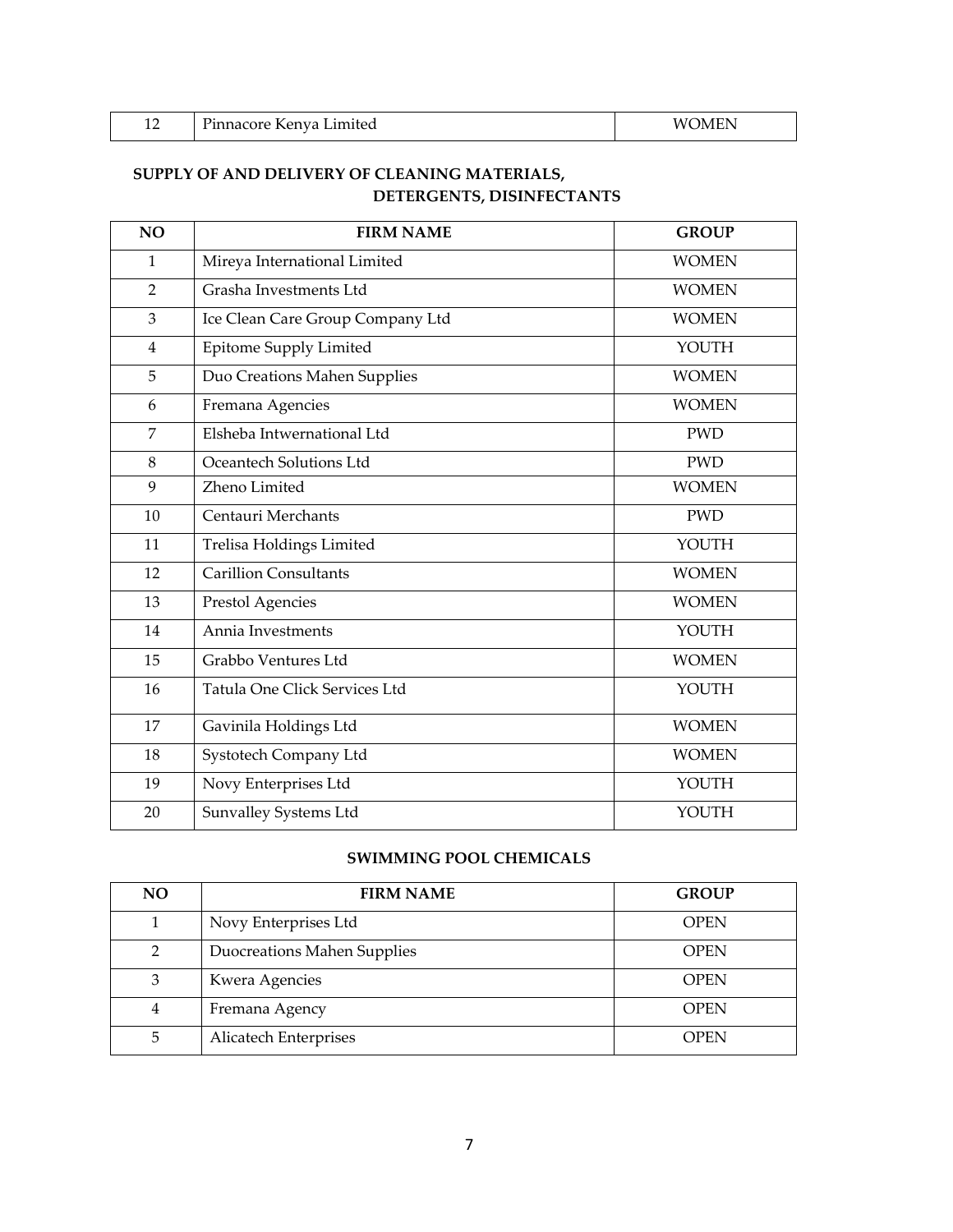### **LAUNDRY DETERGENTS**

| NO | <b>FIRM NAME</b>            | <b>GROUP</b> |
|----|-----------------------------|--------------|
|    | <b>Whitetiger Chemicals</b> | <b>OPEN</b>  |
|    | Kwera Agencies              | <b>OPEN</b>  |

### **FITTINGS OF OFFICE CURTAINS, SHEERS, BLINDS AND WALL PAPERS**

| NO | <b>FIRM NAME</b>               | <b>GROUP</b> |
|----|--------------------------------|--------------|
|    | Big Q Traders                  | <b>PWD</b>   |
|    | <b>Espat Solutions Limited</b> | <b>WOMEN</b> |
| 3  | Cloud Level Ltd                | <b>WOMEN</b> |

#### **SUPPLY OF ELECTRONIC COMMUNICATION EQUIPMENT**

**(camera, TVs, Telephone headsets & Mobiles Phones)**

| NO | <b>FIRM NAME</b> | <b>GROUP</b> |
|----|------------------|--------------|
|    | Compron Limited  | OPEN         |
|    | Opendata Limited | OPEN         |

### **SUPPLY AND INSTALLATION OF SOLAR WORKS**

| NO. | <b>FIRM NAME</b>           | <b>GROUP</b> |
|-----|----------------------------|--------------|
|     | <b>Zelt Manufacturers</b>  | YOUTH        |
| 2   | Trivas Enterprises Limited | YOUTH        |
| 3   | Big horn Agencies          | YOUTH        |

### **SUPPLY AND INSTALLATION OF SOFTWARE**

| NO. | <b>FIRM NAME</b> | <b>GROUP</b> |
|-----|------------------|--------------|
|     | PARL Ltd         | <b>OPEN</b>  |
| 2   | PD Systems       | <b>OPEN</b>  |
| 3.  | Juniper intakes  | <b>OPEN</b>  |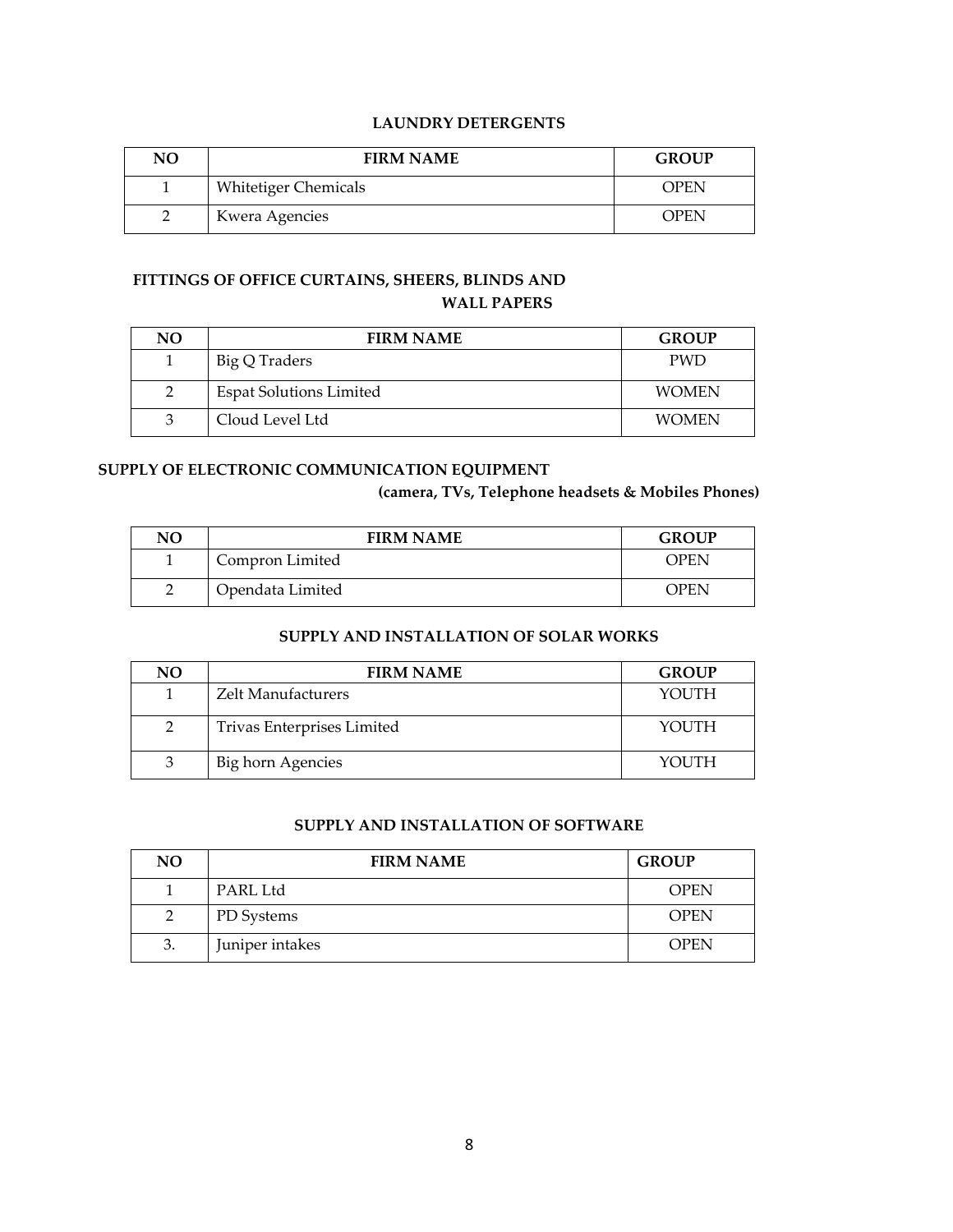# **HIRE OF TENTS (including Dome Tents) Chairs, Tables, PA System, Décor and related items**

| NО | <b>FIRM NAME</b>       | <b>GROUP</b> |
|----|------------------------|--------------|
|    | Jamajo enterprises ltd | <b>WOMEN</b> |
|    | Tatula one click ltd   | YOUTH        |

#### **REPAIR OF MOTOR VEHICLES AND MAINTENANCE**

| NΟ | <b>FIRM NAME</b>       | <b>GROUP</b> |
|----|------------------------|--------------|
|    | Unitouch Agencies Ltd  | <b>OPEN</b>  |
|    | Carflix Auto Works Ltd | OPEN         |

#### **AIR TRAVEL SERVICES**

| NO | <b>FIRM NAME</b>  | <b>GROUP</b> |
|----|-------------------|--------------|
|    | Masada travel ltd | <b>WOMEN</b> |

## **PROVISION OF PEST CONTROL AND FUMIGATION SERVICES**

| NO | <b>FIRM NAME</b>          | <b>GROUP</b> |
|----|---------------------------|--------------|
|    | Palmrite Enterprises Ltd  | <b>WOMEN</b> |
|    | Elsheba International Ltd | <b>PWD</b>   |
|    | Ice Clean Care Group Ltd  | WOMEN        |

#### **REPAIR AND MAINTENANCE OF OFFICE FURNITURE AND FITTINGS**

| NO. | <b>FIRM NAME</b>          | <b>GROUP</b> |
|-----|---------------------------|--------------|
|     | Desertlion Concepts Ltd   | <b>PWD</b>   |
| 2   | Elisheba Internet Limited | <b>PWD</b>   |
| 3   | Zheno Limited             | <b>WOMEN</b> |
|     | Pinnacle Kenya Limited    | <b>WOMEN</b> |
| 5   | Peridot Total Solution    | <b>WOMEN</b> |
| 6   | Lucasmo Constructors Ltd  | YOUTH        |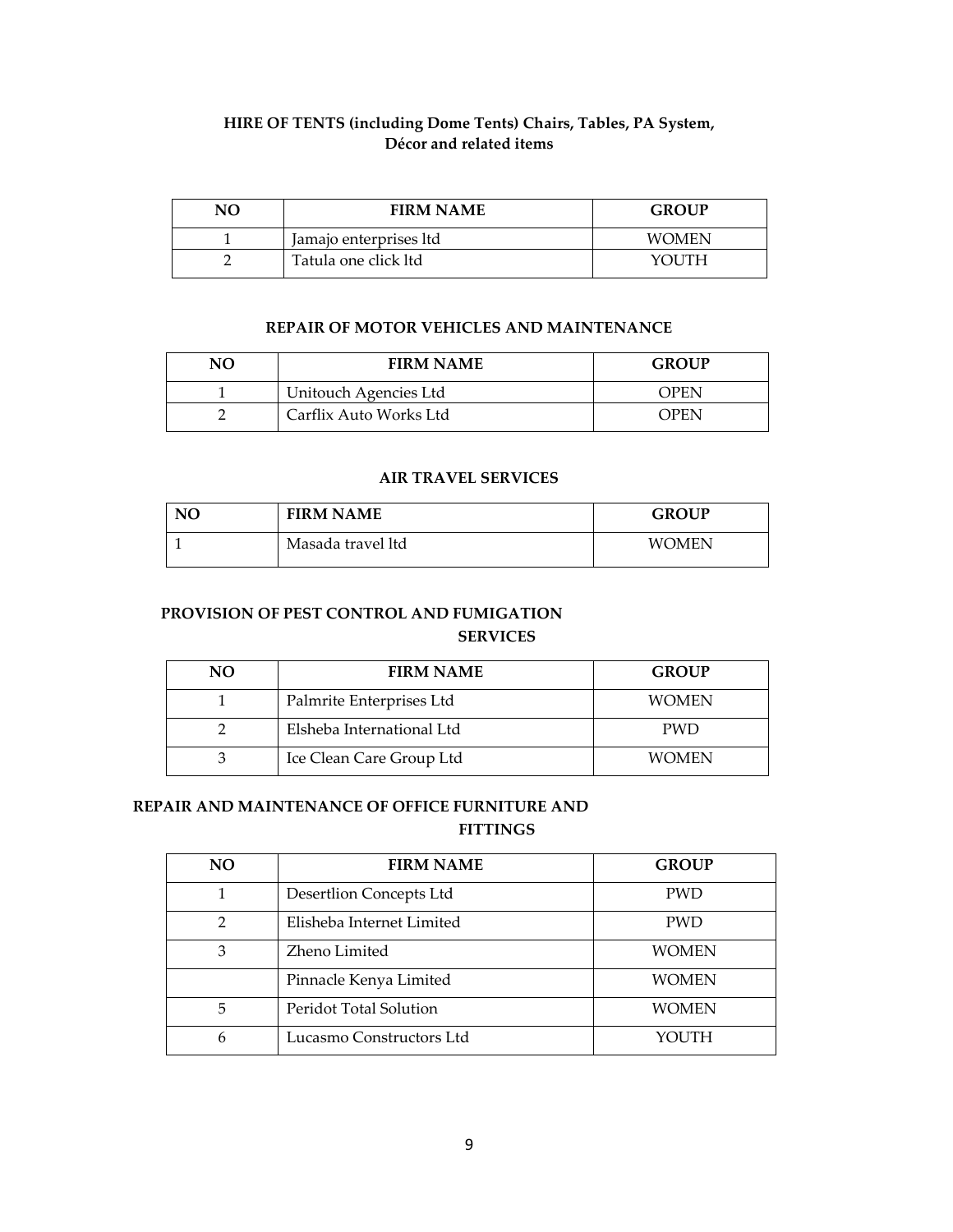| NO <sub>1</sub> | <b>FIRM NAME</b>             | <b>GROUP</b> |
|-----------------|------------------------------|--------------|
| 1               | Systotech company limited    | <b>OPEN</b>  |
| $\mathfrak{D}$  | Novy enterprises ltd         | <b>OPEN</b>  |
| 3               | Cyvic enterprises ltd        | <b>OPEN</b>  |
| $\overline{4}$  | Timhomes limited             | <b>OPEN</b>  |
| 5               | Lucaomo contractors          | <b>OPEN</b>  |
| 6               | Big Q traders                | <b>OPEN</b>  |
| 7               | Pinkdove traders             | <b>OPEN</b>  |
| 8               | Ragely investments           | <b>OPEN</b>  |
| 9               | Ayoro river construction ltd | <b>OPEN</b>  |
| 10              | Pinnacore Kenya Limited      | <b>OPEN</b>  |

#### **PROVISION OF SMALL WORKS SERVICES**

#### **PROVISION OF GARBAGE COLLECTION**

| NO | <b>FIRM NAME</b>    | OUP<br>-R' |
|----|---------------------|------------|
|    | Konzareken Tips Ltd |            |

# **PROVISION OF REPAIR AND MAINTENANCE SERVICES OF AIR CONDITIONING EQUIPMENT**

| NΟ | <b>FIRM NAME</b>        | <b>GROUP</b> |
|----|-------------------------|--------------|
|    | Sokens Investments      | OPEN         |
|    | Eagle and Sparrow Ltd   | OPEN         |
| ັ. | Pinnacore Kenya Limited | OPEN         |

### **REPAIR AND MAINTENANCE OF BOREHOLES**

| NΟ | <b>FIRM NAME</b>         | <b>GROUP</b> |
|----|--------------------------|--------------|
|    | Geotronics Engineers Ltd | OPEN         |
|    | Vantage Xpress Limited   | <b>OPEN</b>  |
|    | Globemuster Works Ltd    | OPEN         |

### **PROVISION OF TRANSPORT SERVICES (TAXIS, BUSES, MINIBUSES)**

| <b>FIRM NAME</b>                | GROUP |
|---------------------------------|-------|
| Game viewers Advertures Limited | )PEN  |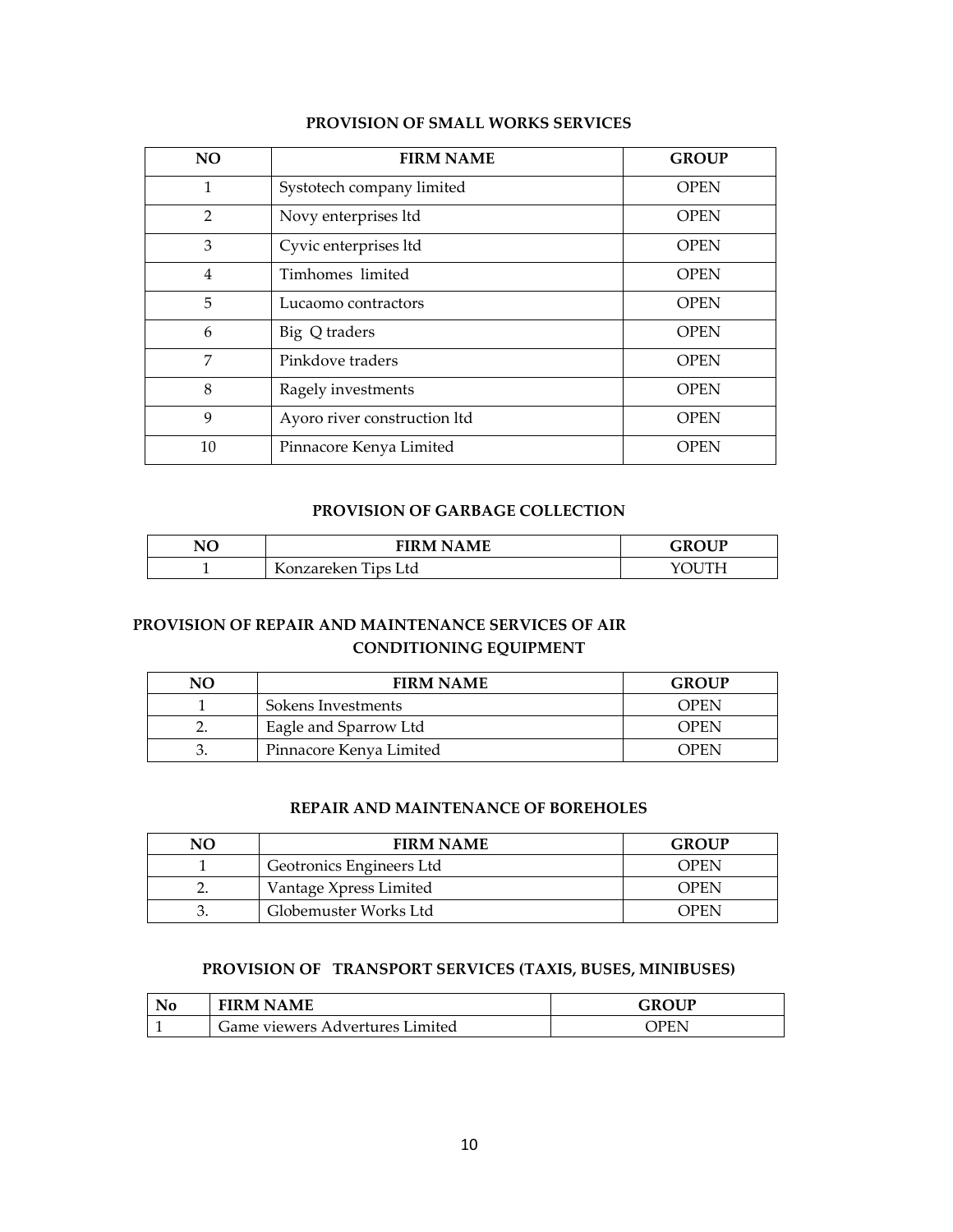|  | <b>PROVISION OF PLUMBING WORKS SERVICES</b> |
|--|---------------------------------------------|
|--|---------------------------------------------|

| No | <b>FIRM NAME</b>                        | <b>GROUP</b> |
|----|-----------------------------------------|--------------|
|    | Cyclone Engineers & Consultancy Limited | <b>OPEN</b>  |
|    | Avenida ltd                             | <b>OPEN</b>  |
|    | Dajim Distributors                      | <b>OPEN</b>  |
|    | Pinnacore Kenya Limited                 | OPEN         |

#### **PROVISION OF ELECTRICAL SERVICES**

| No | <b>FIRM NAME</b>                        | <b>GROUP</b> |
|----|-----------------------------------------|--------------|
|    | Pinnacore Kenya Limited                 | <b>OPEN</b>  |
|    | Cyclone Engineers & Consultancy Limited | <b>OPEN</b>  |
|    | Cypto copy Trading Ltd                  | <b>OPEN</b>  |
|    | Twiga Electronics                       | OPEN         |

# **PROVISION OF HUMAN RESOURCE CONSULTANCY SERVICES TRAINING &CAPACITY BULIDING**

| NО | <b>FIRM NAME</b>           | <b>GROUP</b> |
|----|----------------------------|--------------|
|    | Alpha Regional Consultants | <b>OPEN</b>  |
|    | Team that Win Consultant   | <b>OPEN</b>  |

### **PROVISION OF CONSULTANCY SERVICES ICT**

| NO.            | <b>FIRM NAME</b>                     | <b>GROUP</b> |
|----------------|--------------------------------------|--------------|
| 1              | Silda Enterprises Ltd                | <b>OPEN</b>  |
| $\overline{2}$ | Pagipre Investment                   | <b>OPEN</b>  |
| 3              | Secure Infor Limited                 | <b>OPEN</b>  |
| 4              | De. Mwati Enterprises Ltd            | <b>OPEN</b>  |
| 5              | Kembess Enterprises Ltd              | <b>OPEN</b>  |
| 6              | Tandie Enterprises Ltd               | <b>OPEN</b>  |
| 7              | Posh IT Ltd                          | <b>OPEN</b>  |
| 8              | Predictive Analysis Resource Limited | <b>OPEN</b>  |